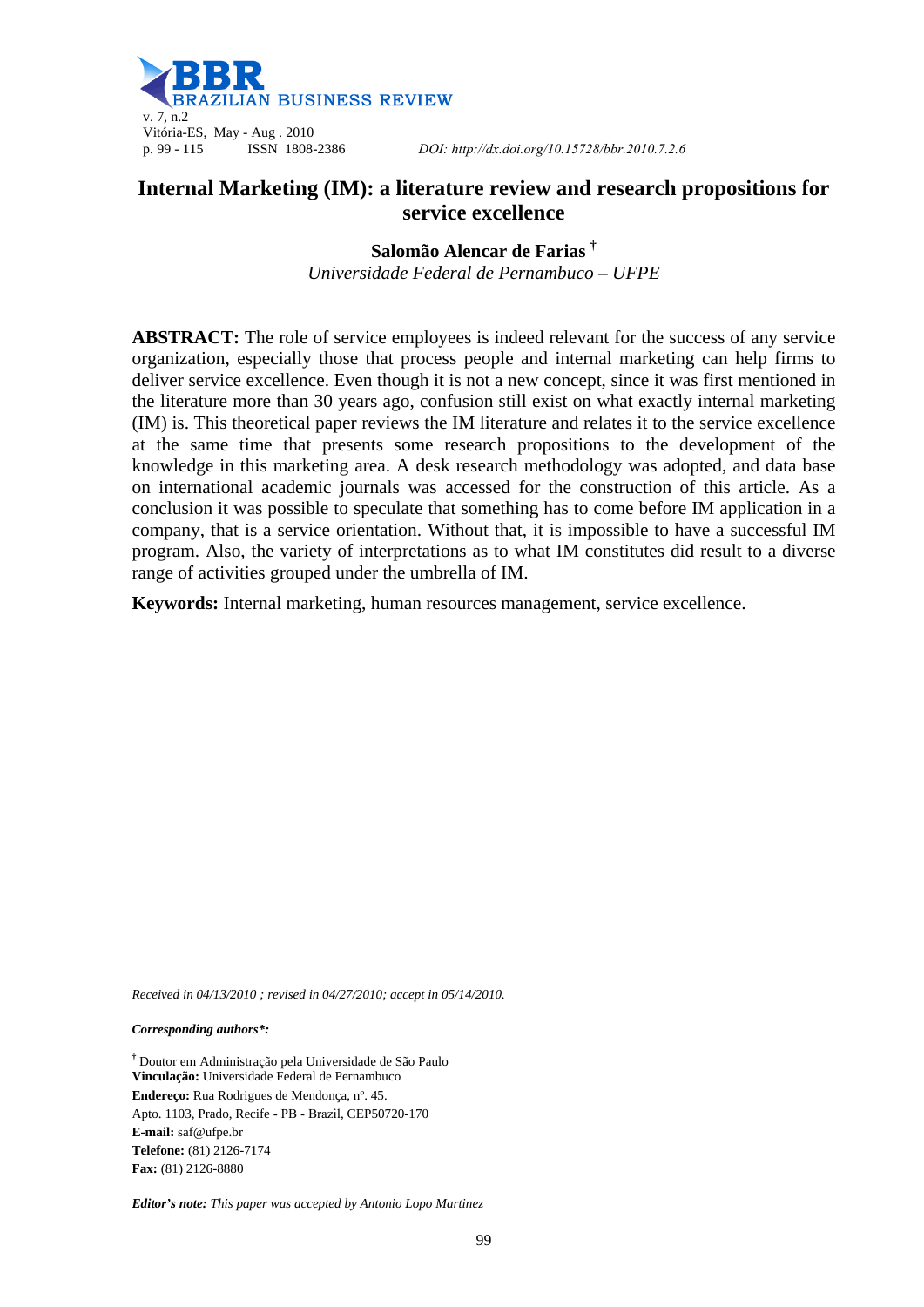### **1. INTRODUCTION**

bout 34 years ago internal marketing (IM) was first proposed as a solution to the problem of delivering consistently high service quality by Berry et al. (1976). "There is a great deal of confusion in the literature as to exactly what IM is, what it is supposed to do, how it is supposed to do it, and who is supposed to do it.

One of the main problems contributing to this is that there does not exist a single unified concept of what is meant by IM" (MOHAMMED; AHMED, 2000, p. 449). The variety of interpretations as to what IM constitutes has led to a diverse range of activities being grouped under the umbrella of IM. The purpose of this paper is to examine the IM concept and present its scope by tracing the evolution in the concept from its beginning to the current time. Another objective is to present some research propositions as a way to stimulate further development of the knowledge in this marketing area. The term IM appears to have been first used by Berry et al. (1976) and later by George (1977) and Thompson et al. (1978, p. 243) and Murray (1979). Today, there is still some confusion on what IM is, and this is the start point for this paper. Kollat et al. (1970) talking about the importance of standardized definitions, claim that "so many definitions make it difficult and hazardous to compare, synthesize and accumulate finds" (p. 329). On the other hand, Jacoby (1978, p. 88) says that "nothing is so practical as a good theory". Neglecting theory can lead to error in interpreting data and poor research results. So, reviewing the literature on IM can help researchers interested in this topic to better comprehend this marketing tool.

*BBR, Braz. Bus. Rev. (Engl. ed., Online), Vitória, v. 7, n. 2, Art. 6, p. 99 - 115, may - aug. 2010 www.bbronline.com.br*  A considerable body of research in the marketing literature has focused on the "service encounter," which is defined as "the period of time during which a consumer directly interacts with a service" (JOSEPH, 1996, p. 55). Every episode where a customer or key buying influence interacts with a service company, its products, people, facilities, or communications represents a moment of truth because each episode can shape a customer's impressions and judgments about the firm (JOSPEH, 1996). Berry et al (1976, p. 8) affirm that IM is "concerned with making available internal products (Jobs) that satisfy the needs of a vital internal market (employees) while satisfying the objectives of the organization". On the reality a service organization's capability for satisfying the needs of its external customers depends in part on that firm's ability to satisfy the needs of its internal customers. According to Berry (1981) there are several forms of IM. "What they all share in common is that the customer is inside the organization. One can think of internal marketing as viewing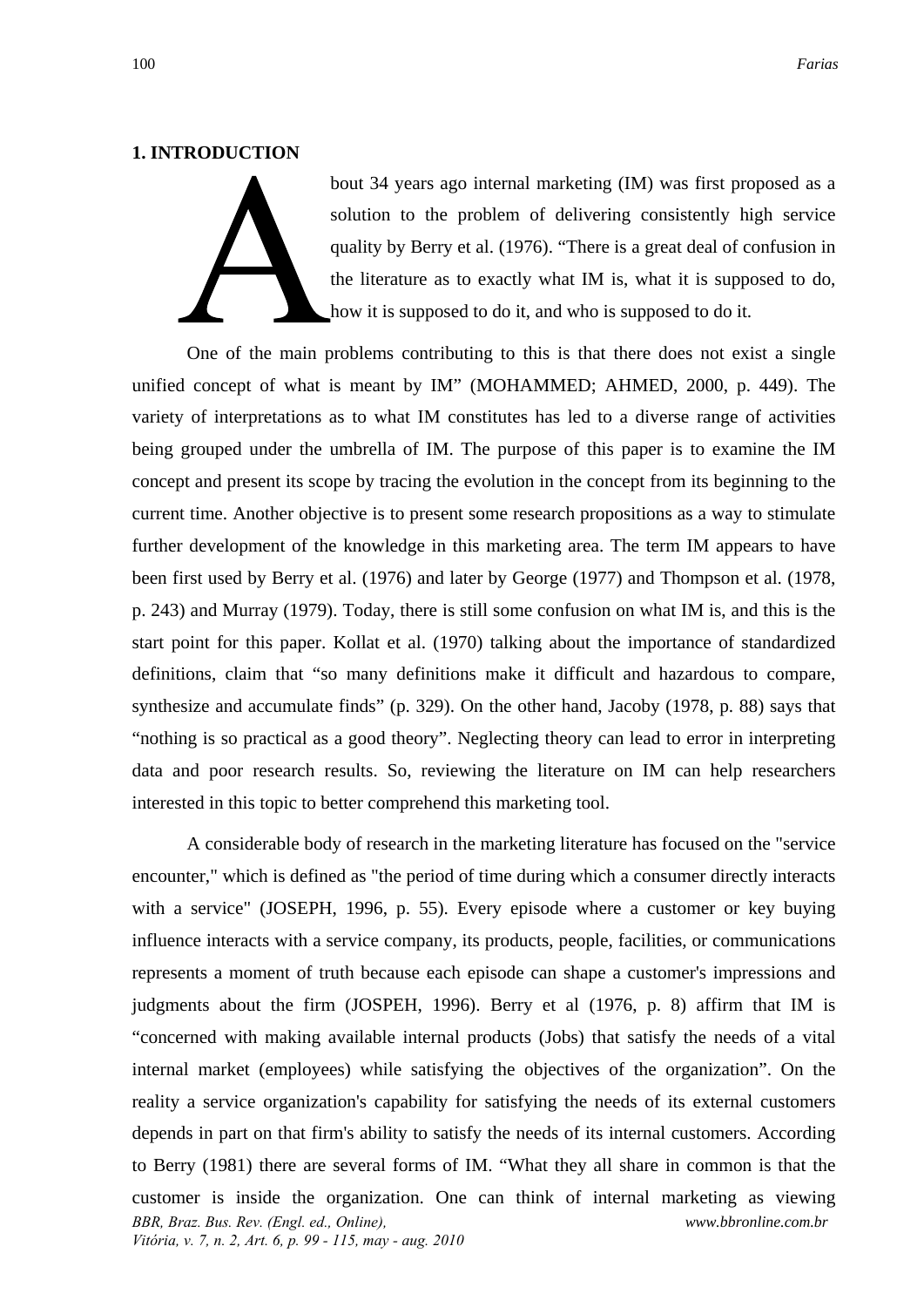satisfy the needs and wants of theses internal customers, considering the objectives of the organization" (p.34). The people who buy goods and services in the role of consumer, and the people who buy jobs in the role of employee, are the same people, and the "exchange takes place between employers and employees is no less real than the exchange that takes place between consumers and companies" (p. 34).

Bansal et al. (2001, p. 61) indicate that "an increasingly service-oriented economy asks companies to attract and retain customers to ensure a sustainable competitive advantage". To achieve this goal, organizations must focus their efforts on developing and sustaining an organizational "culture that emphasizes internal customer well-being as a means to attract and retain external customer patronage. In service-providing organizations, the quality of service is embedded in the quality and performance of human resources" (p. 61). Such critical marketing events as ''first encounter'' and ''moment of truth'' are the works of frontline employees (p.64). Most of the initial work on IM focused on employee motivation and satisfaction. It was believed that a firm must have satisfied employees in order to have satisfied customers, because so much of what customers of service companies buy is labor. The basic way of achieving employee satisfaction was to treat employees as customers (BERRY et al., 1976, p.8). This is what is called the employee satisfaction phase on the development of IM (Mohammed & Ahmed, 2000). Later it was recognized that the relationship between buyer and seller not only affects the customer's decision to buy a service or go back for more, but also provides a marketing opportunity for the company. Employees should, therefore, "be sales-minded as well as customer-orientated. The object of IM was therefore to get motivated and customer conscious employees, and to achieve good coordination between employees dealing directly with the customer and the company's support staff" (Mohammed & Ahmed, 2000, p.9). This phase of IM theory is called the customerorientation.

According to Mohammed and Ahmed (2000) some authors now explicitly began to recognize that IM could help a company to achieve its strategy. In particular, it was believed that if strategies are to be implemented more effectively, internal conflicts must be overcome and internal communications improved. IM today is seen as "a way of reducing departmental isolation, reducing internal friction and overcoming resistance to change. It is now applied to any type of organization, not merely service companies". This characterizes what is called the strategy implementation and change management phase on the evolution of IM literature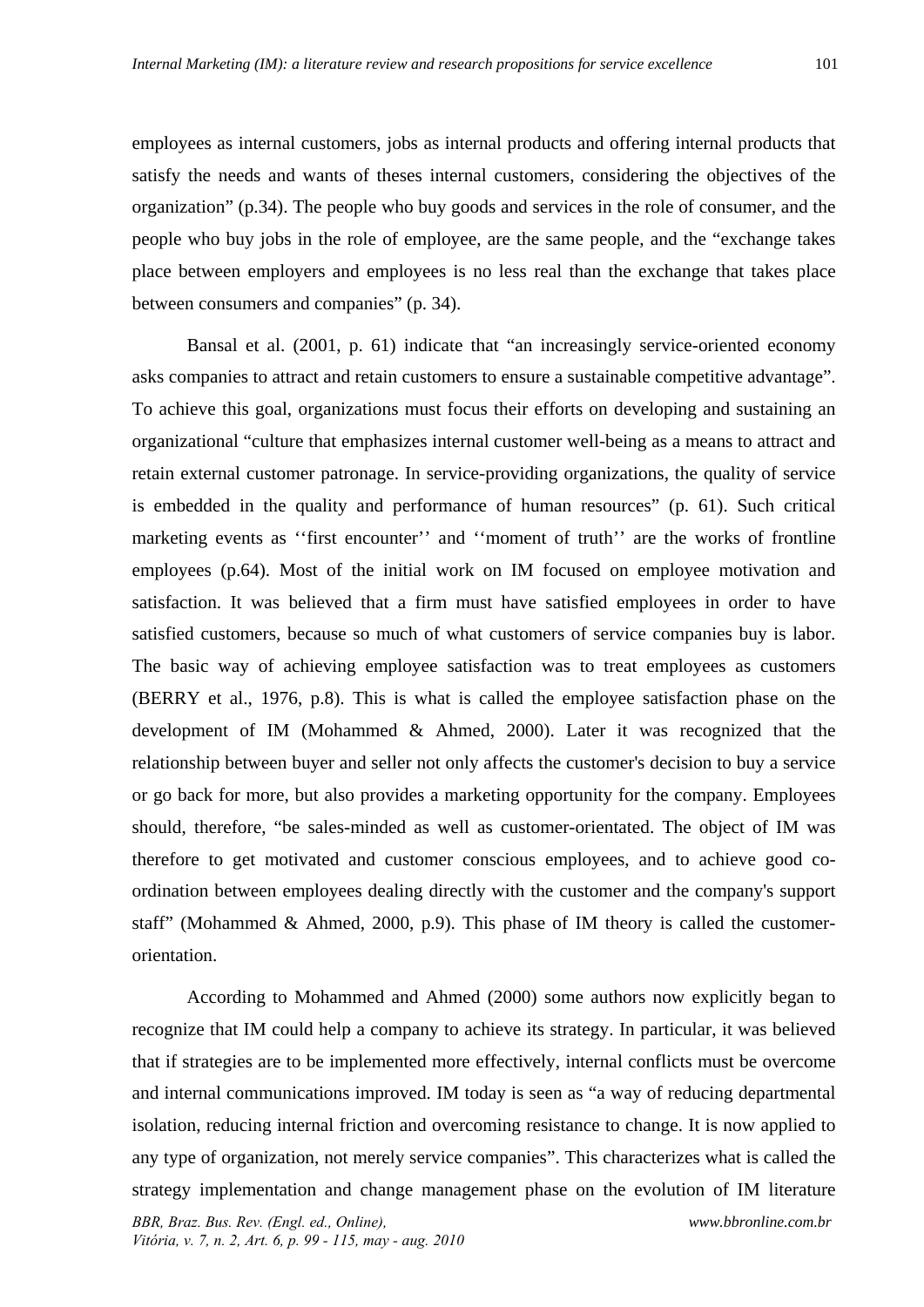(MOHAMMED; AHMED, 2000). IM lacks a widely accepted definition, but usually it encompasses three main themes: "service-mindedness and customer-oriented behaviors, focusing staff attention on the internal activities that need to be changed in order to enhance marketplace performance and creating motivated and customer-oriented employees" (MOSLEY, 2007, p. 128).

Ahmed and Rafiq (2003, p. 1177) indicates that employees as customers concept that was proposed by Berry (1981), leads to the premise that just as external customers, internal customers desire to have their needs satisfied. "Fulfilling employee needs enhances employee satisfaction. The higher the employee satisfaction, the higher the possibility of generating external satisfaction and loyalty" (p.1177). This variety of interpretations as to what IM constitutes to do have resulted to a diverse range of activities grouped under the umbrella of internal marketing. In Brazil some terms illustrate this confusion: "endomarketing" and "Marketing applied to Human Resources". In addition, the scarcity of implementation models that was evident in the literature reviewed by Papasolomou (2006) "has resulted in a variety of implementation formats, which confuse and create ambiguity rather than clarity and understanding" (p. 197).Such a proliferation of definitions "merely underscores the growing interest among service providers to get employees to adopt the marketing concept of customer orientation and to become part of the company's team" (JOSPEH, 1996, p.54).

# **2. INTERNAL MARKETING DEFINITION**

The term internal marketing (IM) is used to describe the application of marketing internally within the organization. "Every department and every person is both supplier and a customer, and the organization's staff works together in a manner supporting the company strategy and goals". IM relates to all functions within the organization, but it is vitally concerned with the management of human resource (COLLINS; PAYNE, 1991, p. 261).

*BBR, Braz. Bus. Rev. (Engl. ed., Online), Vitória, v. 7, n. 2, Art. 6, p. 99 - 115, may - aug. 2010 www.bbronline.com.br*  Greene et al. (1994, p. 5) offer a definition of IM as the "promoting of the firm and its product(s) to the firm's employees, and for this strategy to be successful top level management must fully embrace it". "IM means applying the philosophy and practices of marketing to the people who serve the external customer so that the best possible people can be employed and retained and they will do the best work possible" (p. 8). More specifically, "IM is viewing employees as internal customers, jobs as internal products, and endeavoring to design these products to meet the needs of these customers better" (p. 8). Joseph's (1996, p. 55) definition of IM is "the application of marketing, human resources management, and allied theories, techniques, and principles to motivate, mobilize, co-opt, and manage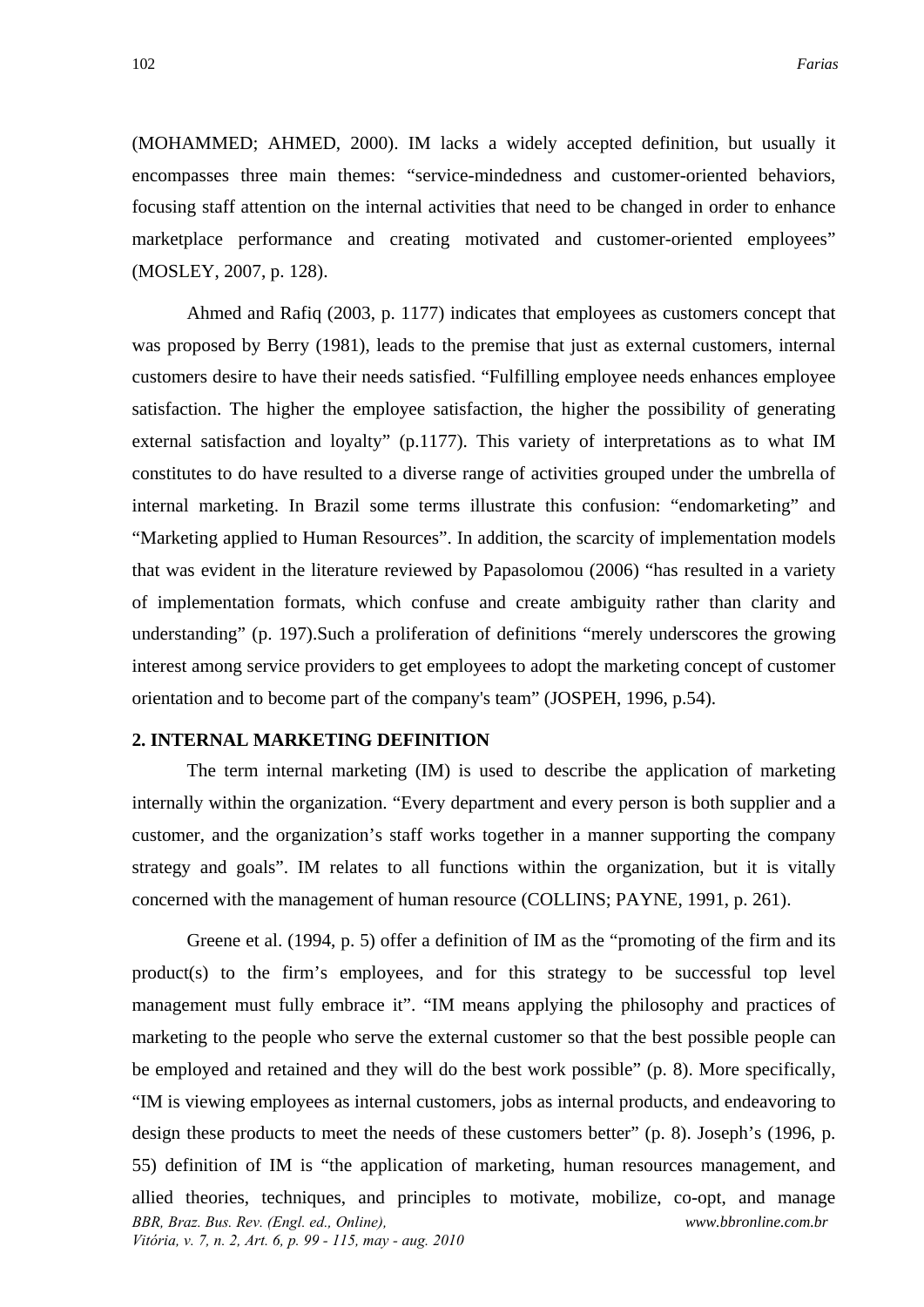employees at all levels of the organization to continuously improve the way they serve external customers and each other" (p.55). Many definitions of IM view it as either a concept, a philosophy or a management practice, as either relating to human resources management, services marketing or change management (LINGS; BROOKS, 1998, p. 327). Figure 1 presents a perspective of the IM definition in terms of its interaction with external marketing. It is possible to see that "interactive marketing" is what links IM and external marketing during the service encounter. Front-line employees are responsible for ultimately delivering the service (product) to external customers. In services, like it is exemplified here, the production and consumption take place on the service encounter.



Figure 1 - The internal Marketing Interaction Source: Joseph (1996, p. 56).

*BBR, Braz. Bus. Rev. (Engl. ed., Online), Vitória, v. 7, n. 2, Art. 6, p. 99 - 115, may - aug. 2010 www.bbronline.com.br*  Initially the impetus behind the development of the IM concept was the "concern that because contact employees involved in services become involved in what is called interactive marketing, it is essential that they are responsive to customers' needs" (RAFIQ; AHMED, 1993, p. 220) Bowers et al. (1990) present the perspective that the "customer-contact position has been noted for its importance in delivering service quality. Contact employees are service marketers as well as service providers" (p. 58). How they interact with customers is often more important than their skill in delivering the service. In service industry the customer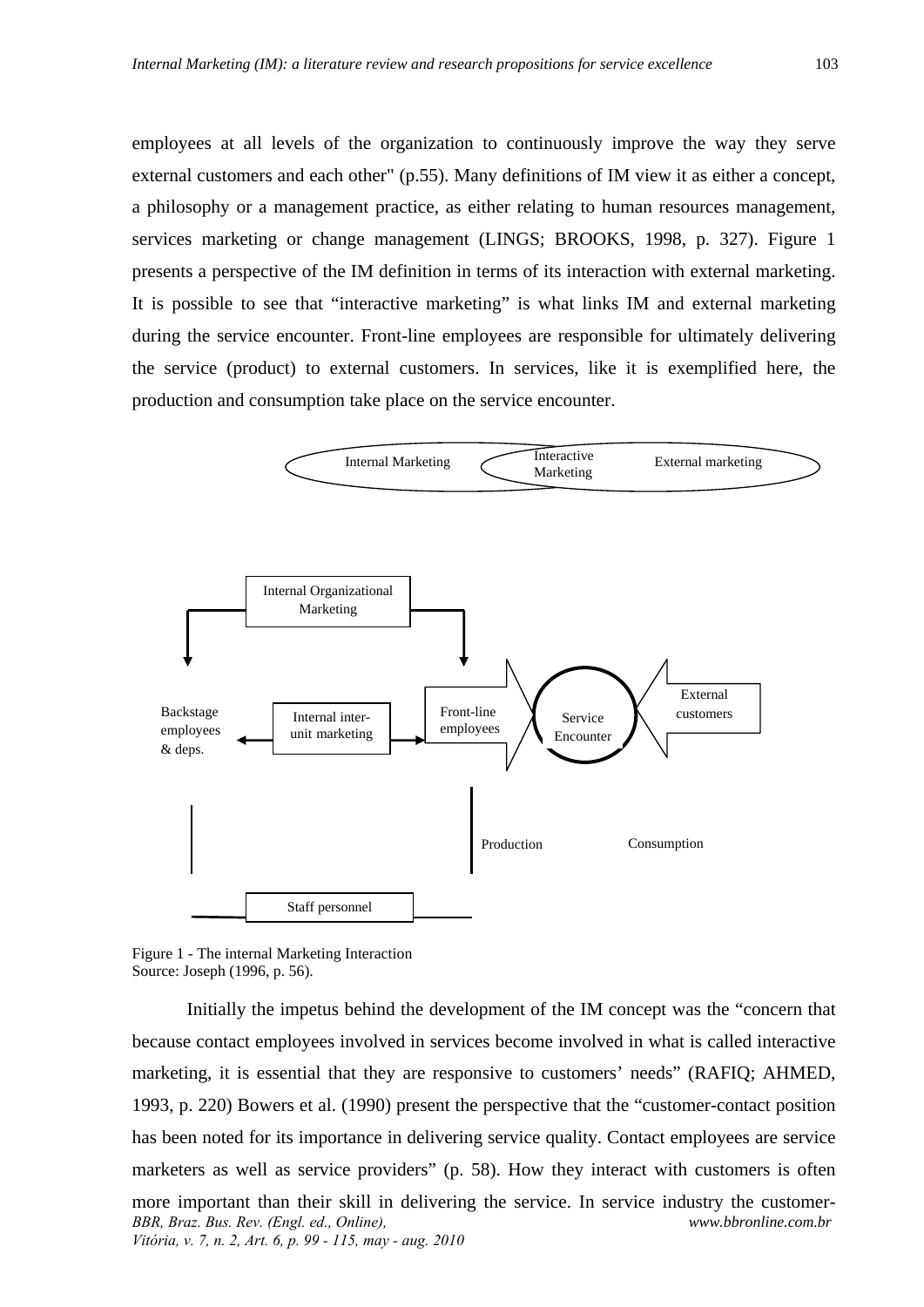contact employees are the company to the customers.Particularly for the service organization, "marketing has an additional, internal, role that is to ensure that service employees are customer conscious and also satisfied with their job" (GOUNARIS, 2008p. 403).

Figure 1 points out that to the correct management of IM, backstage employees are important resources since they make it possible for front-line employees to deliver the service. Internal organizational marketing goes from backstage and front-line employees, and also impact what Joseph (1996) calls staff personnel. The figure pictures a chain that links IM to external marketing through interactive marketing, a concept related to the service encounter that needs both IM and external marketing to succeed.

Papasolomou (2006) suggests that "people are critical to the success of organizations. Companies that select, develop, manage and motivate their workforce to produce outstanding business results have an extraordinary competitive advantage that others cannot copy" (p. 195). The objective of IM is to get motivated and customer conscious employees in order to achieve service excellence. The use of marketing in the IM context suggests an emphasis on the application of marketing techniques, approaches, concepts, and theories aimed at achieving customer satisfaction in the context of internal customers, in order to achieve success in the external market (p. 195).

It appears that the results regarding the employee satisfaction – customer satisfaction relationship are controversial, it should be noted that the empirical findings in favor of this relationship are derived based on multilevel analysis (GOUNARIS, 2008, p. 403). But this does not take away the relevance of IM for the "right" employee management, based on marketing philosophy. George (1990, p. 69) points that "IM can be used in the three following ways: assistance in developing a service culture, maintaining a service culture, and introducing new products as well as new marketing activities".

Cardy (2001) points that customer service holds great potential as a means for managing the internal work environment. "Focusing on people rather than on jobs can be a difficult transition, but it may be critical for the survival and success of the organization" (p. 13).

This way, one can define IM as proposed initially by Berry et al (1976, p. 8) since they point out that it is "concerned with making available internal products (Jobs) that satisfy the needs of a vital internal market (employees) while satisfying the objectives of the organization" and it is complemented by Greene et al. (1994, p. 8) when they say that IM is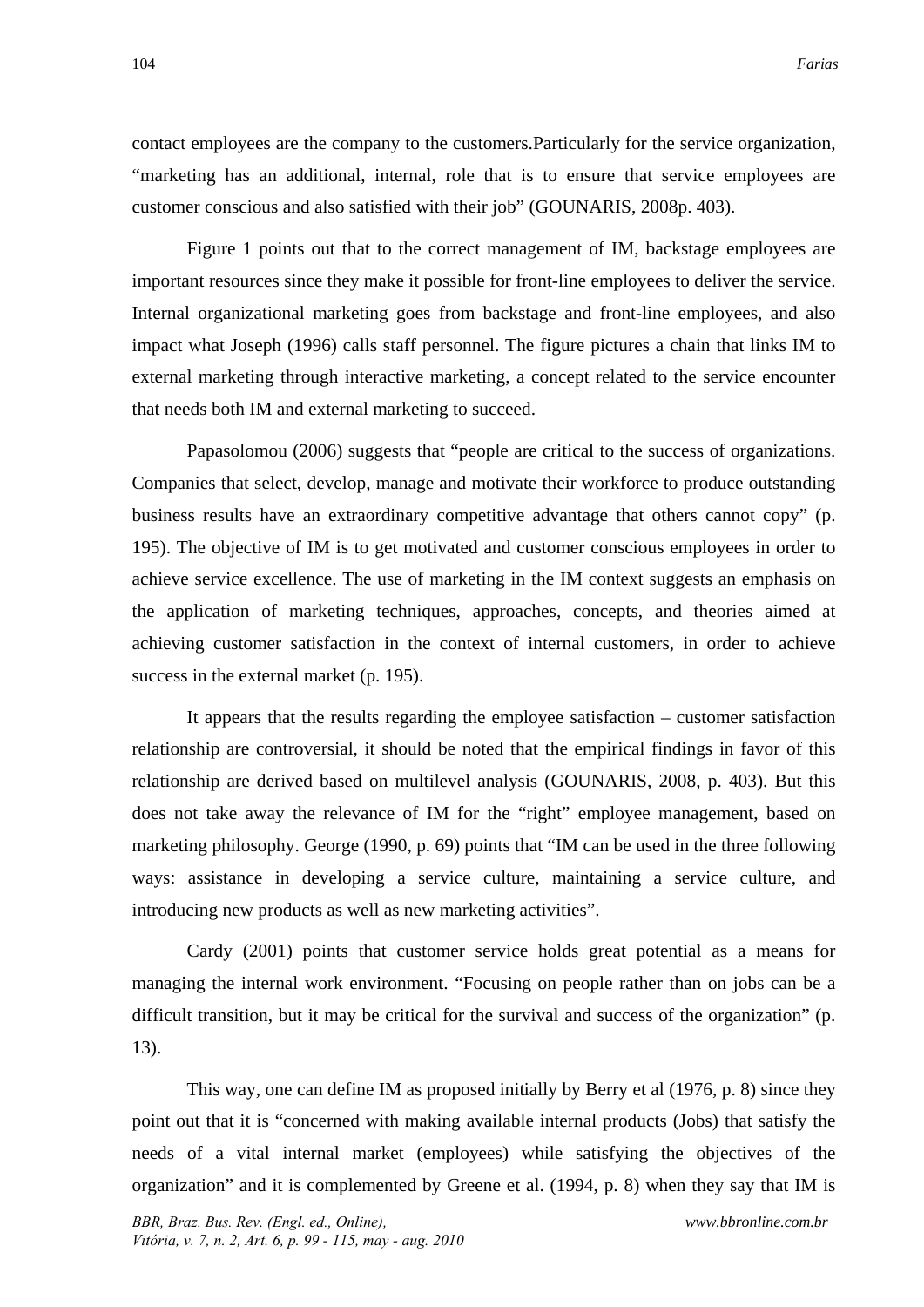"viewing employees as internal customers, jobs as internal products, and endeavoring to design these products to meet the needs of these customers better".

# **3. HUMAN RESOURCE MANAGEMENT AND INTERNAL MARKETING**

Collins and Payne (1991) affirm that IM "relates to all function within the organization, but it is vitally concerned with the management of human resources" (p. 261) and describes the application of marketing internally in the organization. By now, we understand that every department and every person inside an organization is both a supplier and a customer. Also, supplier and customers must work together "in a manner supporting the company strategy and goals" (p. 261).

IM has been described as a philosophy for managing the organization's human resources based on a marketing perspective. "A market-oriented human resources manager is more likely to make an impact on the success of a company, considering it tends to be more effective in both demonstrating the relevance of human resources to all the company, helping other managers to increase their productivity". Marketing provides an "action framework and a practical approach by which the human resource manager can offer effective solutions to key corporate problems" (COLLINS; PAYNE, 1991, p. 269).

Rafiq and Ahmed (1993) identify the main elements of IM as: employee motivation and satisfaction; customer orientation and customer satisfaction; inter-functional coordination and integration; marketing-like approach; and implementation of specific corporate or functional strategies. According to George (1990) IM operates as a holistic management process to integrate the multiple functions of the organization in two ways: "1) to ensure that the employees at all levels understand and experience the business and its various activities and campaigns

in the context of an environment that supports customer consciousness, and 2) to ensure that all employees be prepared and motivated to act in a service oriented manner" (p. 64). The base of this philosophy is that management wants employees to do a great job with customers, then it must be prepared to do a great job with its employees.

That is, internal exchanges between the organization and its employee groups must be operating effectively before the organization can be successful in achieving goals regarding its external markets Thus, "the internal marketing concept states that the internal market of employees is best motivated for service-mindedness, and a customer-oriented behavior by an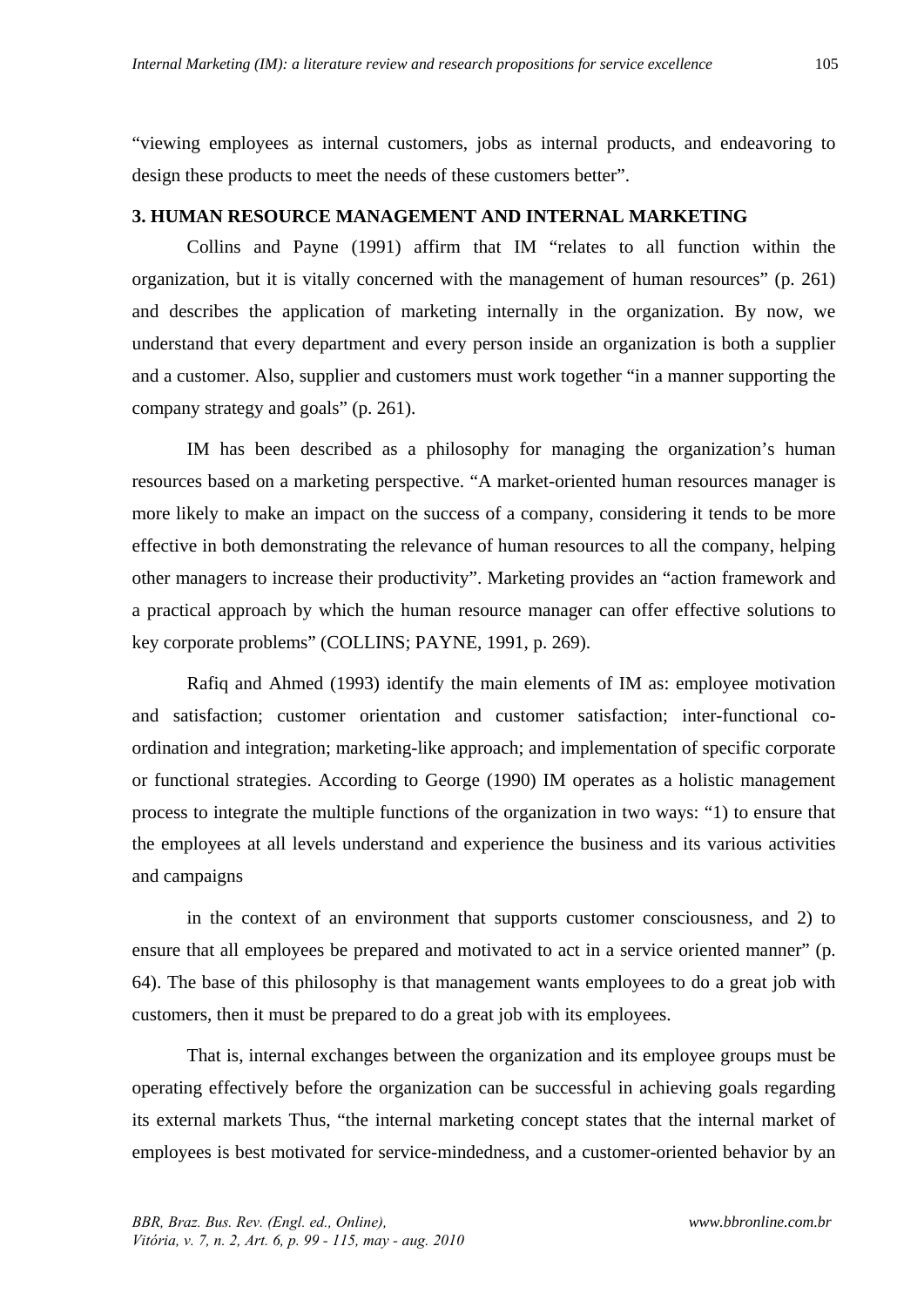active, marketing approach, where marketing like activities are used maternally" (GEORGE, 1990, p. 64).

Mudie (2003, p. 1263) tells us that the customer has been the focal point of marketing, the very reason for its existence. "Being a customer is about pleasure, happiness and satisfaction" (p.1272). The notion of an internal customer suggests that "every employee is both a supplier and a customer to other employees within the organization. Internal customers generate goods and services for the end customer and, as such, are crucial to providing customer satisfaction" (CONDUIT; MAVONDO, 2001, p.12).

Having satisfied and motivated employees will influence positively customer satisfaction, through more satisfactory encounters with contact personnel. From this viewpoint, "employment" (job description and employee-related policies) is the internal "product" and first-line employees the company's internal "customers" (GOUNARIS, 2008a, p. 69).

Encouraging the organization's employees to "buy their own services and products in both consumption and psychological terms can boost sales and confidence for customer service delivery". It requires considerable co-ordination since promotion to external customers will also largely influence employees (VAREY, 1995, p.50). Paraskevas (2001, p.285) affirms that in an ideal working environment, internal service encounters would result in successful interdepartmental relationships. Several important components for implementing an internal marketing process require attention: "management support, training, internal communications, personnel administration, and external activities" (GEORGE, 1990, p. 68).

Vasconcelos (2008, p.1255) says that people do not simply "buy" a job description. "Actually, the process of exchange between employers and workers are much more complex than that. Although it is believed that assurances of reasonable job security, continual training, and development aid to establish a social exchange relationship". Employers should offer pleasant job experiences and receive, in exchange, employees' expertise and dedication. "Such premise – and there is no reason to believe on contrary – can lead to satisfying organizational performance.

 Theoretically, it will fulfill both parties since it is managed in a proficient manner". It is a task for the human resource manager to closely work with the marketing manager in an attempt to make it work as expected. By that we mean, IM and Human Resource are separate entities, but must work together for the success of the program implementation and results.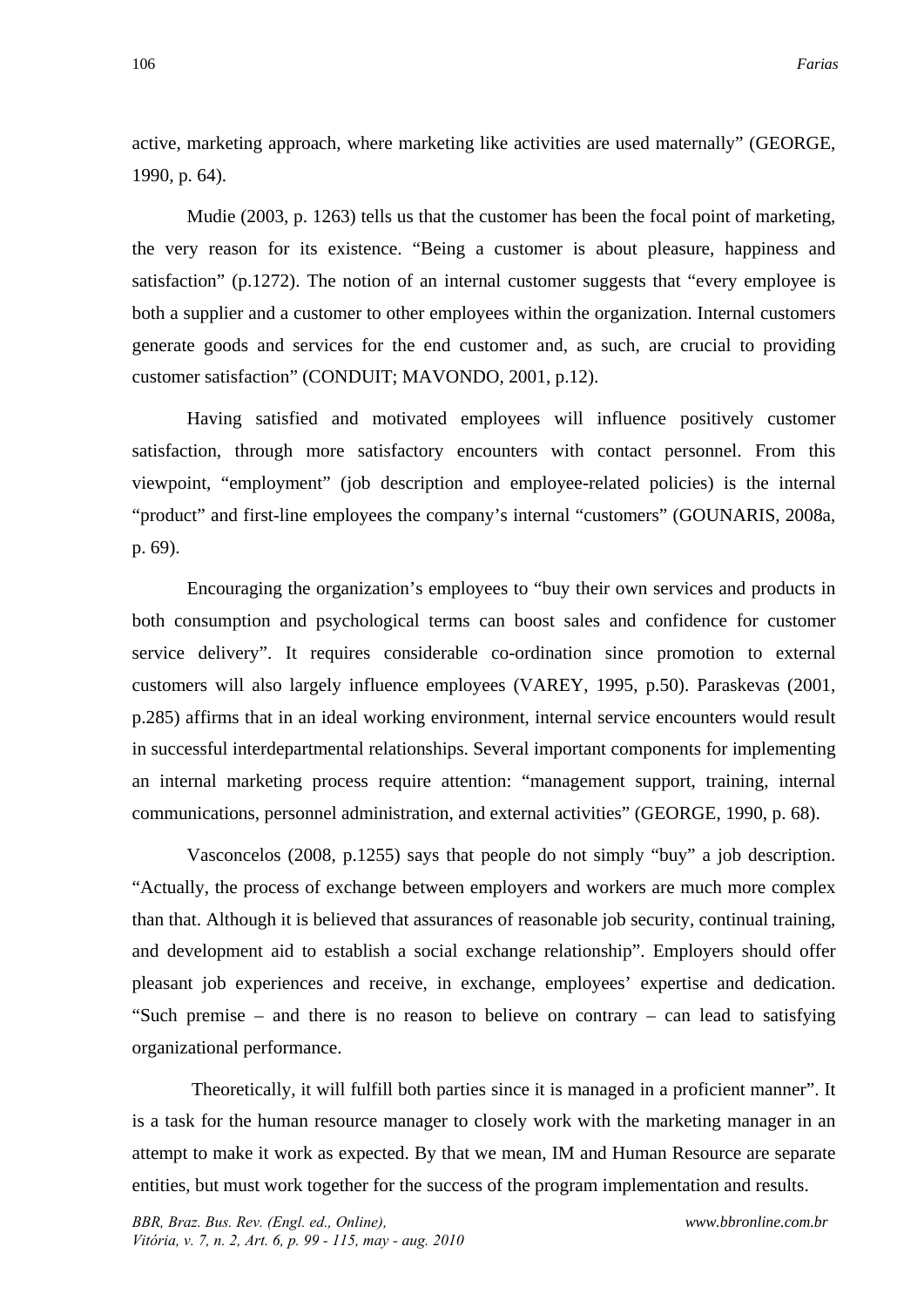George (1990, p. 68) indicates that one of the marketing like activities necessary to implement an IM program is "market research activity, that could bring an understanding of employee capabilities (attitudes, skills) to participate in an internal marketing strategy, necessary to the success of internal marketing practices". Services marketing and management pose special challenges because services deal with "processes rather than things, with performances more than physical objects". Three management functions— marketing, operations, and human resources—are intimately joined in what it has dubbed the "service trinity" to create and deliver services (JOSEPH, 1996, p. 55).

Making everybody a customer in his relations to others inside the organization allows one to view what happens in a firm from a true process-management perspective (GEORGE, 1990, p. 67). According to Bansal et al. (2001) some relevant aspects of human resources management practices in achieving internal customer commitment, job satisfaction, and trust are relevant to the success of IM management. "Internal customer commitment deals with the employee's involvement and attachment to their company. Job satisfaction is the evaluation of the job characteristics and emotional experiences at work. Trust in management can be described as having trust in the words and actions of those in management" (p. 66).

It was possible to see that IM and human resources management are closely related, but different concepts. One works in a way to help the other so that the firm is able to deliver service excellence, the next topic here discussed.

## **4. ELEMENTS OF INTERNAL MARKETING AND SERVICE EXCELLENCE**

The boom of service industry in the 80s has led to the development of a theoretical corpus specific to this sector, and the work of Gronroos (1982, 1989), Lovelock (1983) and Parasuraman et al. (1988), for instance, have contribute a lot to the understanding of specific characteristics of the service business, that includes IM.

One of the elements of IM presented by Bansal et al. (2001, p. 67) is employment security, that is defined as "providing employees with the reasonable assurance that they will not be laid off, even during tough economic cycles. Any slowdowns in productivity or profitability may result in transfers, retraining, or job rotation, thus avoiding the necessity of layoffs". Another element is extensive training since almost all "descriptions of IM practices emphasize the importance of training because frontline employees need the requisite knowledge and ability to recognize and solve problems and to ensure high-quality products and services" (p. 68).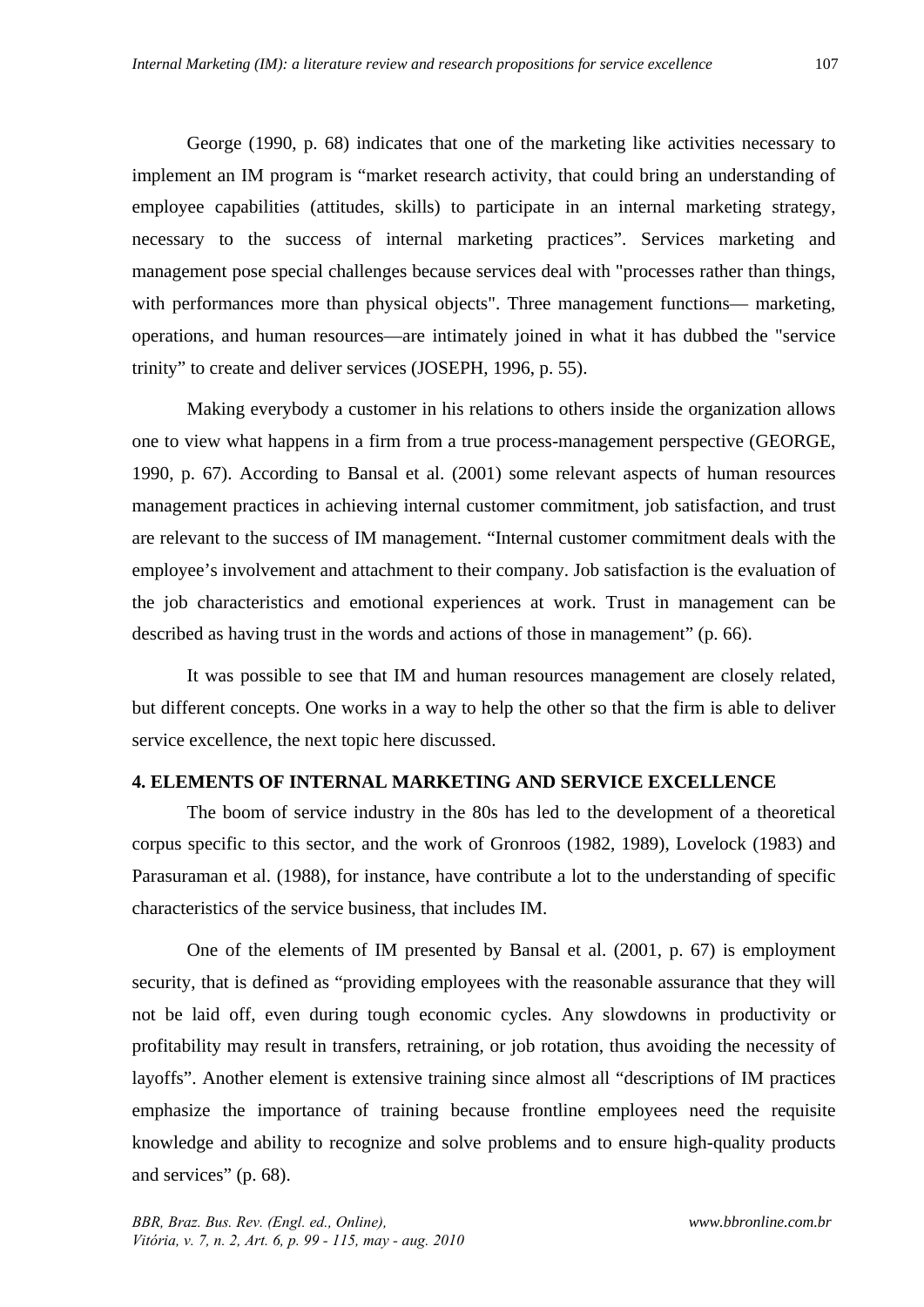If an organization is serious about attracting and retaining the best and brightest candidates, "providing them with a higher-than-industry-average salary is one way of accomplishing this objective. What is the message that paying people well sends? Higher pay is a way of communicating the value of employees to the organization" (p.68). This way, "higher-than-industry-average salaries and pay partially contingent on performance will be positively associated with job satisfaction, loyalty to the firm, and trust in management" (Bansal et al., 2001, p. 69).

In order to build trust, it is important that organizations function in a transparent manner, with a service focus. To do so, companies must be prepared to openly share with their members, "information on their strategy, financial performance, and expenditures – sharing information is a key factor to IM. Employee empowerment is an essential way to impact employee attitudes and behaviors and, hence, the level of service provided to the external customer" (BANSAL et al., 2001, p. 69). Finally, consistent with a focus on information sharing and empowerment, organizations with an emphasis on internal customers should also work to reduce the status distinctions that make some people feel more or less valued than their colleagues.

Service excellence means delivering what the customer wants at the first encounter. In an external marketing perspective this is related to service quality, to exceed customer expectation, to make it right the first time. For that to happen, internal customers must also have what they want, since they are customers.

It is believed that internal customer satisfaction will lead to external customer satisfaction, which represents a way to offer service excellence. "Although the importance of internal customer satisfaction levels on external customer satisfaction levels has been increasingly emphasized, there remains a dearth of literature that comments on the exact nature of the relationship between the two" (BANSAL et al. 2001, p. 71).

By satisfying the needs of its internal customers, an organization upgrades its capability for satisfying the needs of its external customers. This is true for most organizations (GREENE et al. 1994, p. 8). Service excellence calls for a marketing plan. Figure 2 presents a service plan with IM mix and external marketing mix.

The organization must have clear at a strategic level the importance of customers (both internal and external), for the success of the service production and deliver. Issues like employee empowerment, customer satisfaction and more important, the marketing mix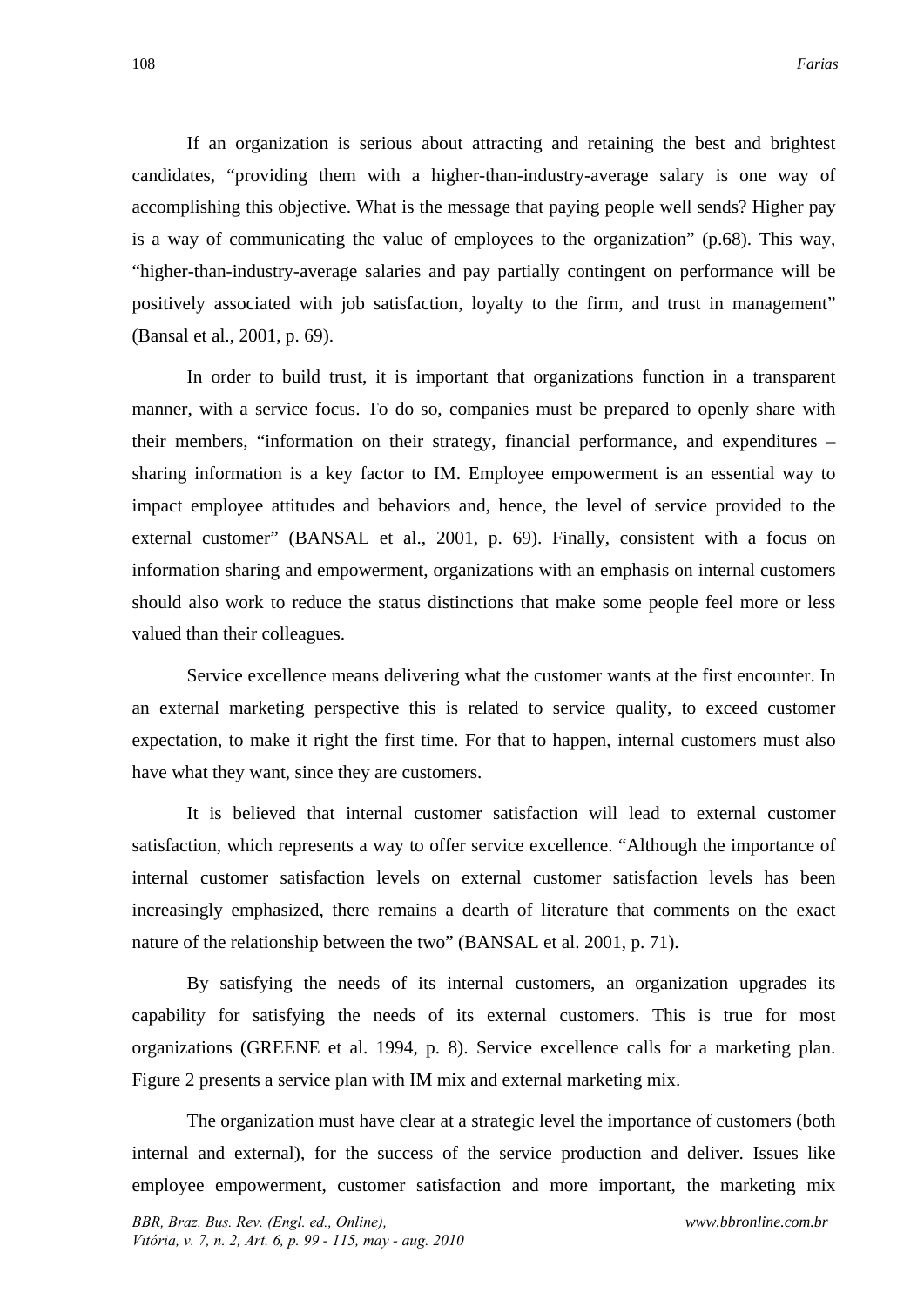management. IM mix consists of the programme, product, price, communication and distribution, according to Pierce and Morgan (1991).

The plan should link the mission, objective, strategic audit and marketing tactics to both IM and External marketing. Services are intangible and people dependent on nature. Having employees satisfied is a key topic for service excellence. What we are trying to stress is that, with the application of IM a service organization would be able to deliver service excellence better than the ones that do not have it a service philosophy or as a strategic tool.



Figure 2 - Marketing Plan Source: Pierce and Morgan (1991, p.84)

Gremler et al. (1994) claims that "successful service organizations understand well the importance of carefully monitoring and managing customer satisfaction" (p. 34), and service encounter can play an important role whether customer satisfaction will occur or not. The satisfaction of internal customers can be influenced by service encounters with service suppliers internally in the organization. Internal service encounters are the interaction between customers within a firm. "In order to have their needs met, employees often depend upon internal services provided by others in the organization. Like external customers, internal customers engage in numerous service encounters to satisfy the many needs they have in the course of carrying out their job responsibilities" (p. 37).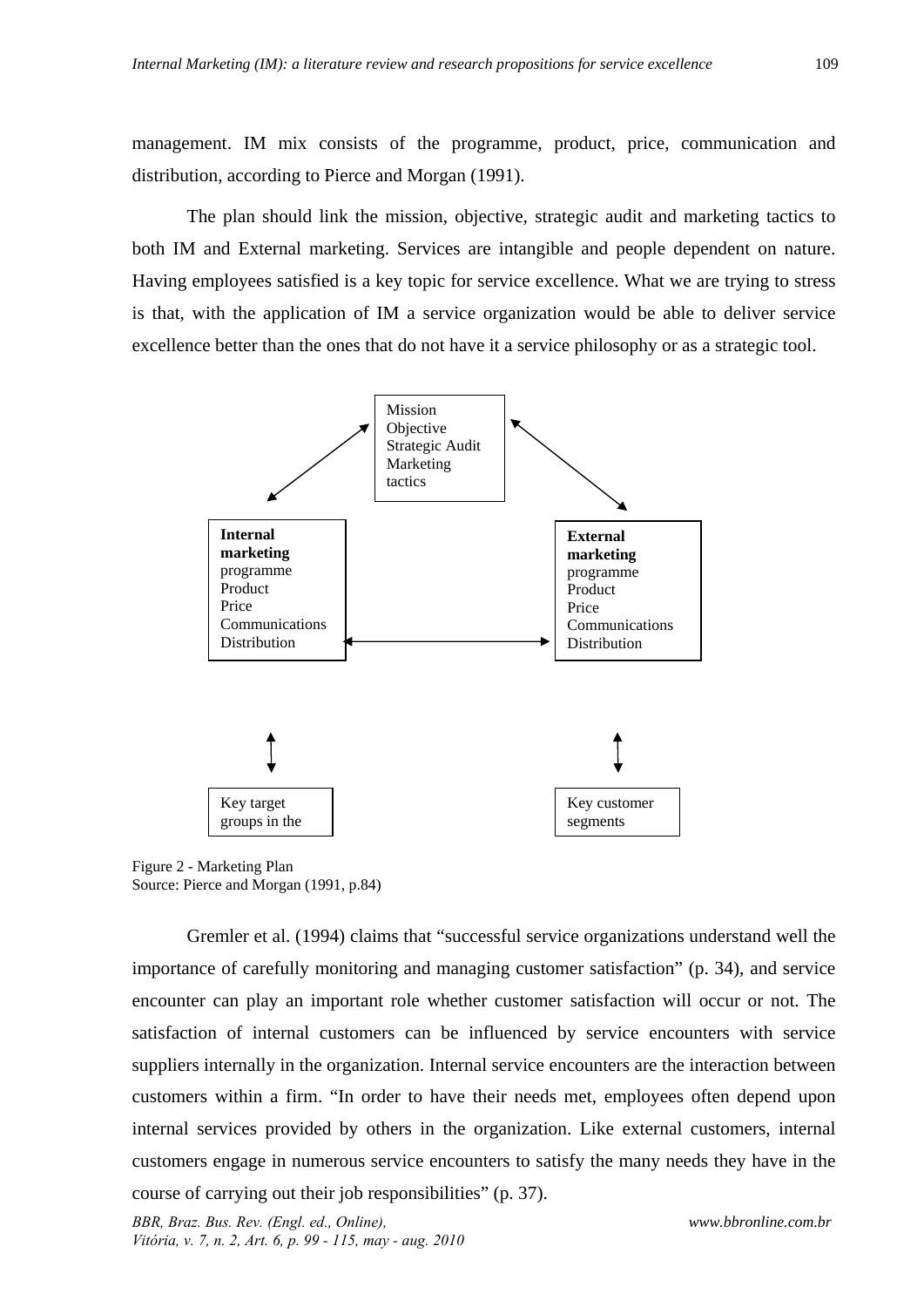Service excellence is a subjective concept, like perceived quality; it is in the eyes of the beholder. Despite of its subjective character, excellence can be achieved by offering a superior service, with committed employees, willing to serve external customer better than the competition. IM has an important role in service excellence.

Before presenting the research proposition it is interesting to remind of the key elements present on the definitions of IM presented before:

 Making available internal products to employees and satisfying organization's objectives (BERRY, 1976).

 Application of marketing internally in the organization, a marketing oriented human resource management (COLLINS; PAYNE, 1991).

• Promoting product and firm to employees; Applying the philosophy and marketing practices internally the organizations; Employee as customers and jobs as products (GREENE et al., 1994).

 Applying marketing and human resources management to motivate and manage employees (JOSEPH, 1996).

• The concept or philosophy or management practice applied to human resources management, service marketing or change management (LINGS; BROOKS, 1998).

• Jobs as products and employees as customers (GOUNARIS, 2008a).

Taking in account the elements presented, we proposed that IM is applying marketing management to the relationships between employees and their organization, where in an internally perspective, jobs are products and employees are customers and suppliers, with the support of human resource management.

### **5. RESEARCH PROPOSITIONS FOR IM AND SERVICE EXCELLENCE**

Based on the literature review, we now present some research proposition that could help develop knowledge on this area of marketing and also improve service excellence on the practical side. This was the second objective of this paper. The propositions are not exhaustive, they only seek to encourage more research in this subject often relegated to a secondary position in the marketing academy in Brazil.

The first research proposition deals with IM orientation of a firm and how it relates to employee job satisfaction. Gounaris (2008) examined the impact of IM orientation on the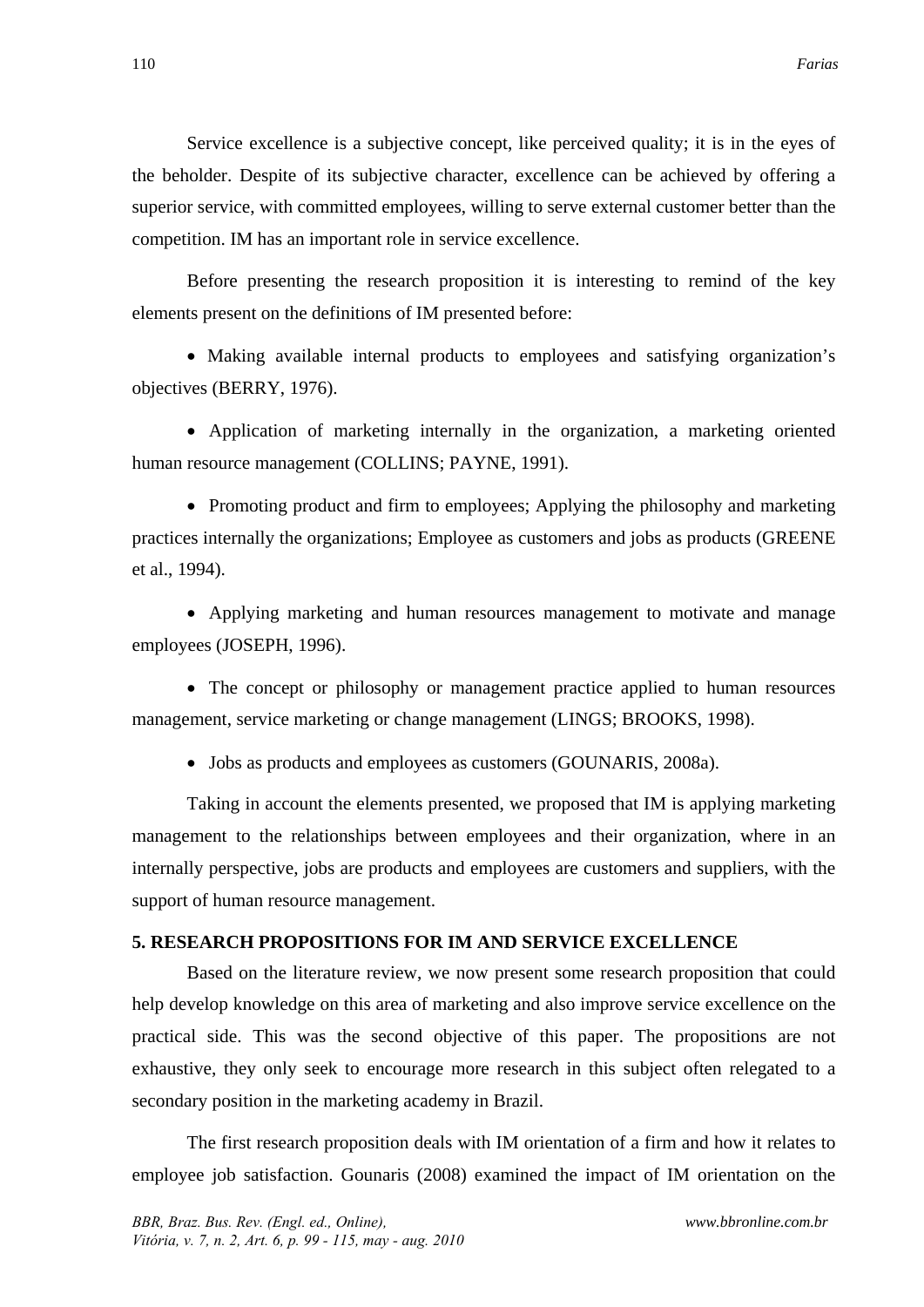application of IM practices and employee job satisfaction. Even though it is not clear that satisfied internal customers will lead to external satisfied customer, there is some evidence for that. This way:  $P1$  – Investigate the relationship between IM orientation and employee satisfaction and external customer satisfaction.

This topic needs to be clarified and probably positivist methods with the application of a survey with the right measurement of the constructs will help to verify the power and validity of this relationship.

The second proposition takes in account the service quality literature, more specifically the SERVQUAL model (PARASURAMAN et al., 1988), and brings it inside the organization with the work of Frost and Kumar (2000), that proposes INTSERVQUAL (Internal service quality model), where they imply that service quality is a key for the success of IM. Considering this, we propose **P2** – Verify the validity of INTSERVQUAL in different service sectors in search for its dimensions stability and validity.

Lings and Greenley (2005) worry about the operacionalization of IM. They proposed the development of the IM orientation scale and its measurement as a multidimensional construct. Jou et al. (2008) presented a scale to asses "employee's perception of their company's internal marketing measures" (p. 66).

Considering this, we state **P3** – To apply Lings and Greenley scale in the Brazilian context to validate it, and also to verify the impact of IM orientation on service quality. IM seems to make more sense to be applied in private companies where exists flexibility to empower customers, to make changes in a fast pace and to adapt to the customer's demands.

Papasolomou (2006) found that the bureaucracy present in banks in UK was a barrier for the IM implementation. This way, we propose **P4** – Very the possibility to apply IM in governmental owned organizations in Brazil, identifying the obstacles, if they exist, for a successful IM program in governmental organizations.

Service excellence is a complex construct that needs to be investigated in conjunction with IM. **P5** – Identify what leads an organization to be considered as having excellence in service and the role, if any, IM has on this.

Finally, we propose that **P6** - a research to be conduct using meta analysis to verify how academics are studying IM in the Brazilian context, and if the term "endomarketing" is a good one to represent IM in the academic literature.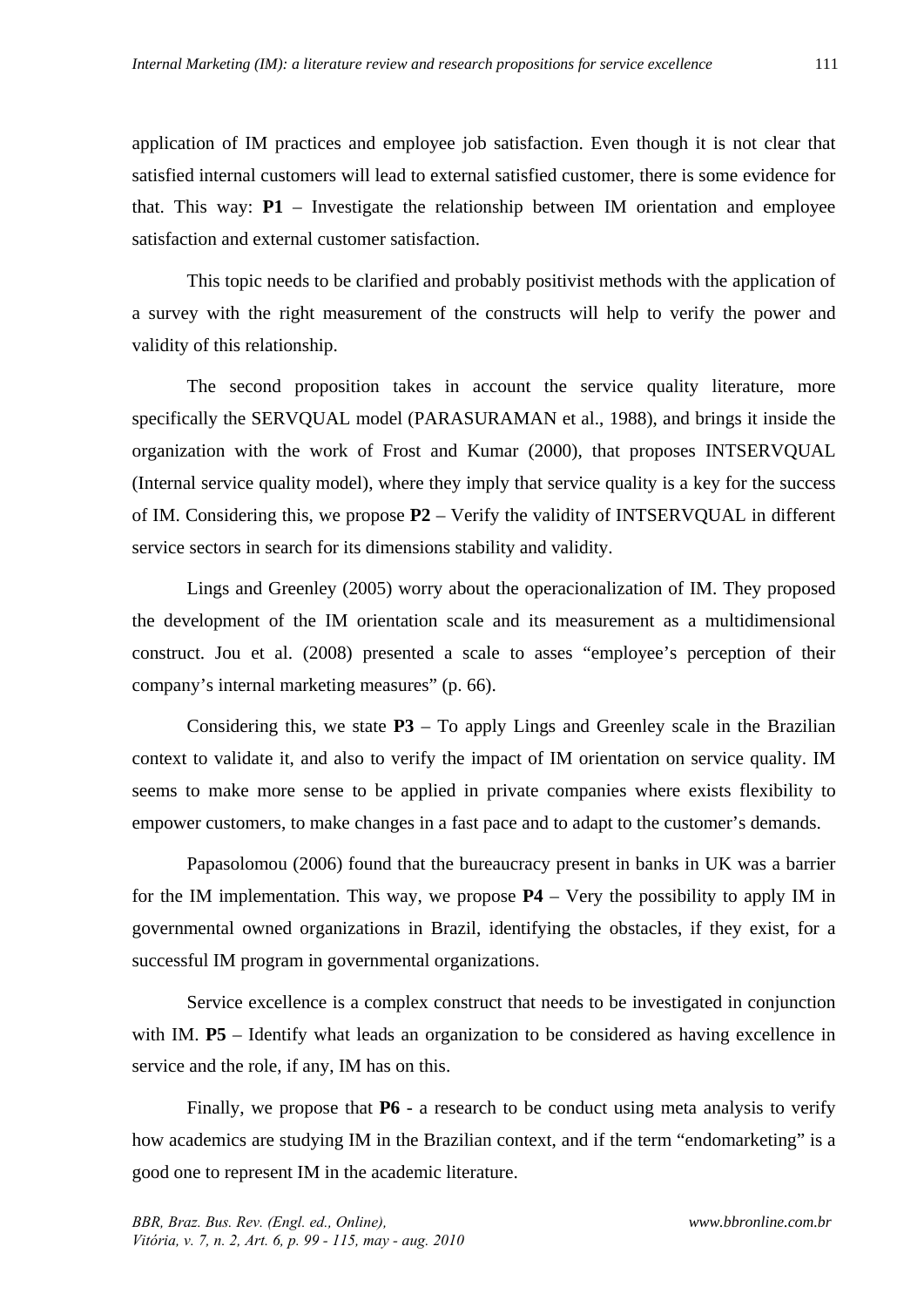### **6. CONCLUSION**

IM can be an important allied to service marketing management in a scenario of global competition. Service excellence is a goal for most service organizations, and it heavily depends on employees' performance to deliver high quality products on service encounters. This paper aimed to review the literature on IM and to attempt to clarify it scope and theoretically discuss some issues related to IM concept, scope and its relationship with human resources management. The ultimate objective of IM is to motivate employees in order to achieve service excellence. The use of marketing in the IM context suggests an emphasis on the application of marketing techniques, approaches, concepts, and theories. This has the objective of achieving customer satisfaction in the context of internal customers, which could lead to the success in the external market context.

The variety of interpretations as to what IM constitutes to do have resulted to a diverse range of activities grouped under the umbrella of internal marketing. In Brazil some terms illustrate this confusion: "endomarketing" and "Marketing applied to Human Resources".

The international literature here reviewed is clear about the use of only one term: internal marketing. Maybe it is the time to the Brazilian marketing academy to unify the term and its concept, avoiding confusion and helping the advance of the knowledge in this service literature field. IM is an important topic that needs more research and proper application on the real world, considering the benefits presented on the papers here analyzed.

After reviewing more than thirty academic papers, it was possible to clarify the IM concept, its elements, its relationship with human resource management, and also to present some research propositions for the development of the knowledge in the scientific field. As a conclusion it is possible to speculate that IM concept is still applied only partially in most organizations and its concept plurality to date, is one of the key element for this to happen.

#### **7. REFERENCES**

AHMED, Pervaiz K.; RAFIQ, Mohammed. Internal marketing issues and challenges. **European Journal of Marketing***.* v. 37, n. 9, p. 1177–1186, 2003.

BANSAL, Harvir S.; MENDELSON, Morris B.; SHARMA, Basu. The Impact of internal marketing activities on external marketing outcomes. **Journal of Quality Management**, v. 6, p. 61-76, 2001.

BERRY, L.L. The Employee as customer. **Journal of Retail Banking**, v. 3, p. 25-8, mar. 1981.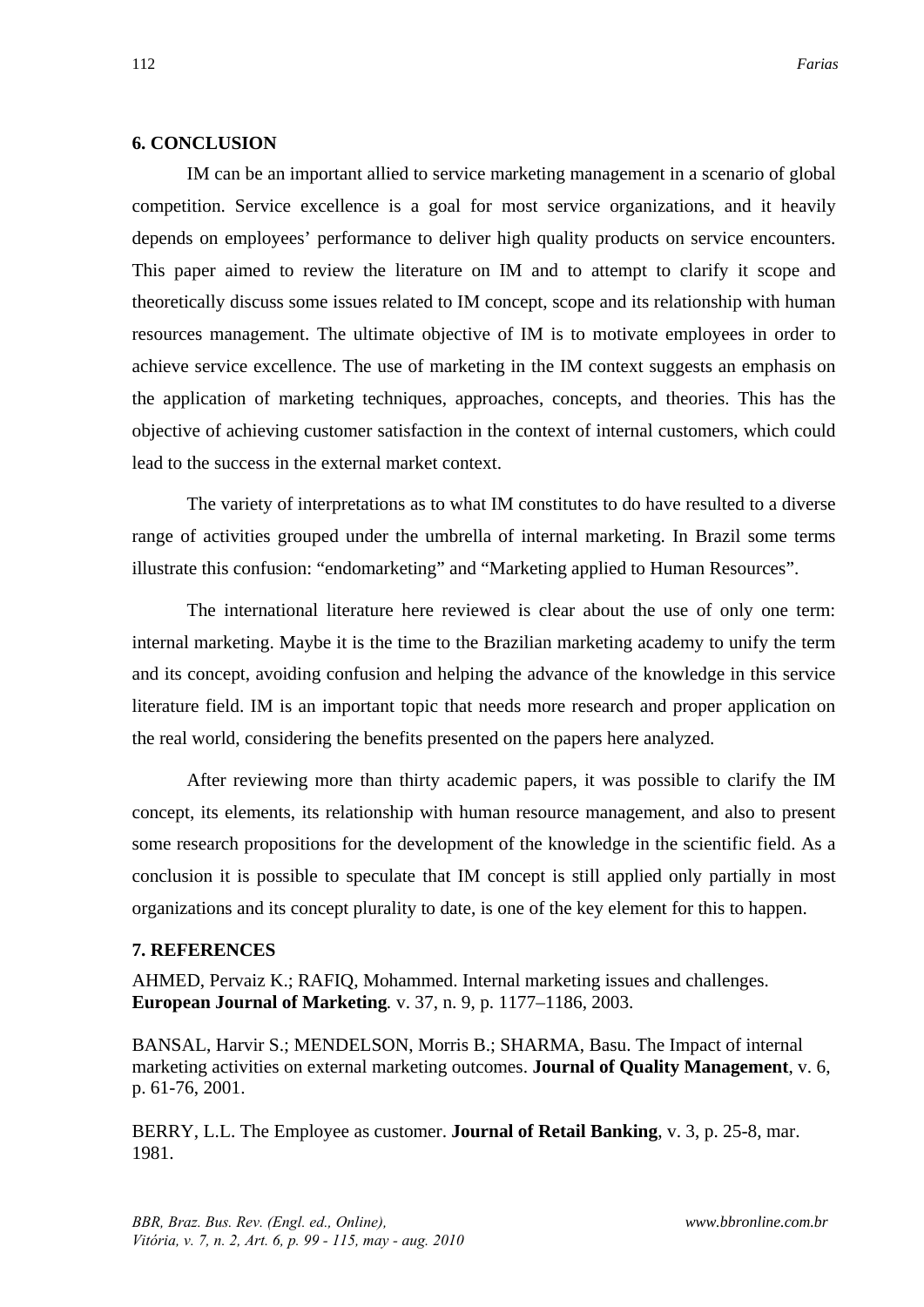BERRY, L.L.; HENSEL, J. S.; BURKE, M. C. Improving retailer capability for effective consumerism response, **Journal of Retailing**, v. 52, n. 3, p. 3-14, 1976.

BOWERS, Michael R.; MARTIN, Charles L.; LUKER, Alan. Trading places: employees as customers, customers as employees. **The Journal of Services Marketing,** v. 4, n. 2, p. 55-69, 1990.

CARDY, Robert L. Employees as customers? **Marketing Management**, v. 10, n. 3, p. 12-13, set/out. 2001.

COLLINS, Brett; PAYNE, Adrian. Internal marketing: a new perspective for HRM. **European Management Journal**. v. 9, n. 3, p. 261-269, set. 2001.

CONDUIT, Jodie; MAYONDO, Felix T. How critical is internal customer orientation to market orientation? **Journal of Business Research**. v. 51, p. 11-24, 2001.

ROST, Frederick A.; KUMAR, Mukesh. INTSERVQUAL: an internal adaptation of the GAP model in a large service organization. **Journal of Service Marketing**. v. 14, n. 5, p. 358 – 377, 2000.

GEORGE, William R. The Retailing of services: a challenging future. **Journal of Retailing**, Outono, p. 85-98, 1977.

\_\_\_\_\_\_. Internal marketing and organizational behavior: a partnership in developing customer-conscious employees in every level. **Journal of Business Research**. v. 20, p. 63– 70, 1990.

GOUNARIS, Spiros. Antecedents of internal marketing practice: some preliminary empirical evidence. **International Journal of Service Industry Management**. v. 19, n. 3, p. 400-434, 2008.

\_\_\_\_\_\_. The Notion of internal market orientation and employee job satisfaction: some preliminary evidence. **Journal of Service Marketing***.* v. 22, n. 1, p. 68 -90, 2008a.

GREENE, Walter E.; WALLS, Gary D.; SCHREST, Larry J. Internal marketing: the key to external marketing success. **The Journal of Services Marketing**. v. 8, n. 4, p. 5-13, 1994.

GREMLER, Dwayne D.; BITNER, Mary Jo; EVANS, Kenneth R. The Internal service encounter. **International Journal of Service**. v. 5, n. 2, p. 34 – 56, 1994.

GRONROOS, Christian. An Applied service marketing theory. **European Journal of Marketing.** v. 16, n. 7, p. 30 – 41, 1984.

\_\_\_\_\_\_. Defining marketing: a market-oriented approach. **European Journal of Marketing**, v. 23, n. 1, p. 52 – 60, 1989.

JACOBY, Jacob. Consumer research: how valid and useful are all our consumer behavior research finds?: a state of the art review. **Journal of Marketing**, abr., p. 87-96, 1978.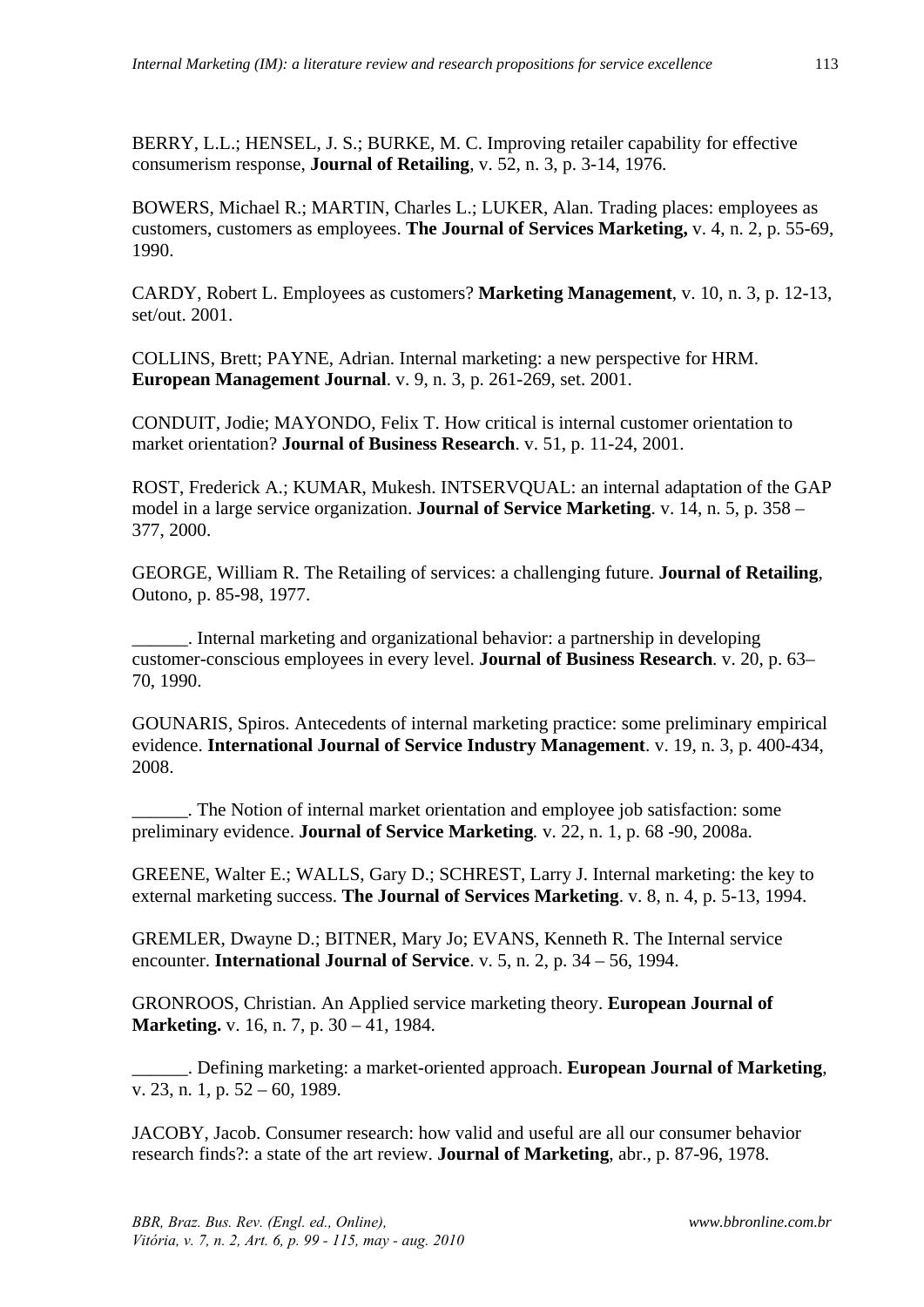JOSEPH, W. Benoy. Internal marketing builds service quality. **Marketing Review**. v. 16, n. 1, primavera, p. 54-59, 1996.

JOU, Jacob Y. H.; CHOU, Cathy K.; FU, Fongling, L. Development of an instrument to measure internal marketing concept. **The Journal of Applied Management and Entrepeneurship**. v. 13, n. 3, p. 66, 2008.

KOLLAT, David T.; ENGEL, James F.; BLACKWELL, Roger D. Current problems in consumer behavior research. **Journal of Marketing Research**, v. 7, p. 327 – 332, ago. 1970.

LINGS, Ian N.; BROOKS, Roger F. Implementing and measuring the effectiveness of internal marketing. **Journal of Marketing Management**. v. 14, p. 325-351, 1998.

LINGS, Ian N.; GREENLEY, Gordon E. Measuring internal market orientation. **Journal of Service Research**. v.7, n. 3, p. 290, 2005.

LOVELOCK, Christopher H. Classifying services to gain strategic marketing insights. **Journal of Marketing**. v. 47, verão, p. 9 – 20, 1983.

MOSLEY, Richard W. Customer experience, organisational culture, and the employer brand. **Brand Management**, v. 15, n. 2, p. 123-134, 2007.

MUDIE, Peter. Internal customer: by design or by default. **European Journal of Marketing**. v. 37, n. 9, p. 1261-1277, 2003.

MURRAY, J.G. The Importance of internal marketing. **Bankers Magazine**, p. 38-40, jul./ago. 1979.

PAPASOLOMOU, Ioanna. Can Internal marketing be implemented within bureaucratic organisations? **International Journal of Bank Marketing**. v. 24, n. 3, p. 194-212, 2006.

PARASKEVAS, Alexandros. Internal service encounters in hotels: an empirical study. **International Journal of Contemporary Hospitality Management**. v. 13, n. 6, p. 285-298, 2001.

PARASURAMAN, A.; ZEITHAML, Valerie A.; BERRY, Leonard L. SERVQUAL: a multiple item scale for measuring consumer perception of service quality. **Journal of Retailing**. v. 64, n. 1, p. 12 – 37, 1998.

PIERCE, Nigel; MORGAN, Neil. Internal marketing: the missing half of the marketing programme. **Long Range Planning**, v. 24, n. 2, p. 82 – 93, 1991.

RAFIQ, M.; AHMED, P. K. The Scope of internal marketing: defining the boundary between marketing and human resource management. **Journal of Marketing Management,** v. 9, p. 219-32, 1993.

\_\_\_\_\_\_.; \_\_\_\_\_\_. Advances in the internal marketing concept: definition, synthesis and extension. **The Journal of Services Marketing.** Santa Barbara, v. 14, n. 6, p. 449, 2000.